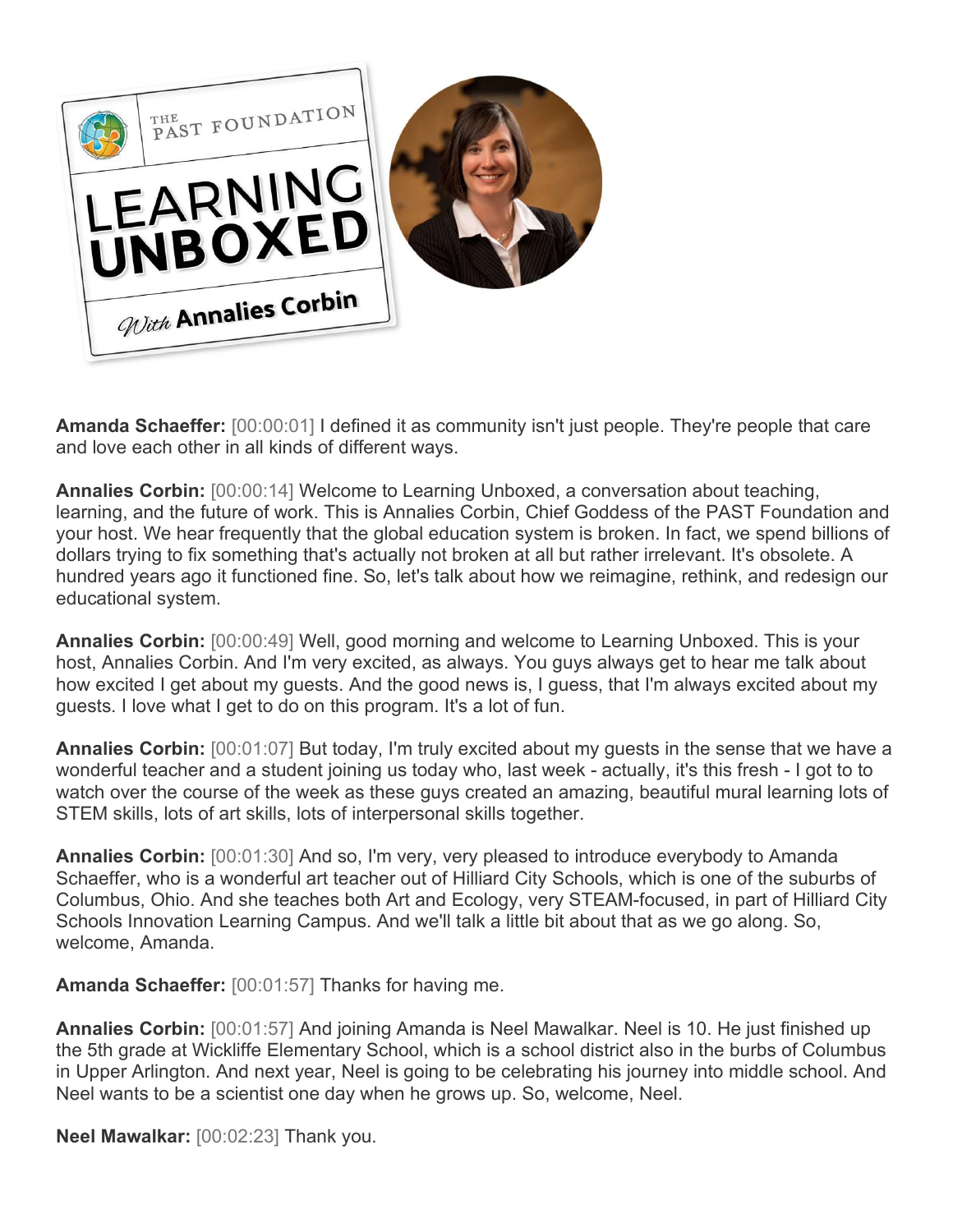**Amanda Schaeffer:** [00:02:24] So, very excited to have you guys. And I want to just leap right in, and I want to talk about the learning opportunities that are possible when we sort of step outside of the traditional school environment, and we take advantage of learning opportunities that are in the out-ofschool space. And I've had a number of guests over our episodes that have come to us from that informal learning opportunity, but this is the first time we've had the opportunity to really talk about a summer camp program. And so, Neel, I actually want to start with you today. So, tell me a little bit about why you want to do summer programs when you're not in school, instead of just hanging out at home. So, why go to summer camp?

**Neel Mawalkar:** [00:03:12] I would rather go to summer camp because at home, you really just do nothing. You can just go on the screens or whatever. But then, once you go to summer camp, you can enjoy all the stuff that you do there, and you get to do something, instead of just sitting, and relaxing, and maybe even reading a book. But in summer camps, you get to really do something exciting.

**Annalies Corbin:** [00:03:37] So, summer camp is exciting. And I'm pretty biased because I get to watch summer camp all summer long. So, Neel and Amanda were teacher and participant in our Art in STEM, which is for us mathematics of muraling program that we've been doing. Oh, I think, this is our fourth or fifth year of doing it now in variety of different forms. And so, Amanda, you came to the PAST Foundation as a guest teacher of the summer for this program and, obviously, lots of background in doing a variety different types of art, including muraling at your own school. But how did you get to be in this program? So, talk to us just a little bit about, sort, of the journey that brought you into the doors of the PAST Foundation.

**Amanda Schaeffer:** [00:04:20] Well, I would think that my journey began, kind of, as one of those weird professional development opportunities, like, "Hey, there's a class

here. Would you be interested in taking this?" And it was more to learn more about design thinking. So, I took the course, and it was something we were already actively kind of involved, in the trenches, so to speak. And I wanted to kind of get some professional feedback from other teachers, and other administrators, and other people in the industry just to see what they were doing and compare what we were doing in our school just to get ideas or just even to kind of further my knowledge about the subject matter. So, that was kind of how I ended up at the PAST Foundation. And I feel like our relationship has just kind of developed and continued from there.

**Annalies Corbin:** [00:05:05] Yeah. And oftentimes, that's something that we find that we encounter these great teachers, these great practitioners in both formal and informal in our journey and our work around design thinking and STEM along the way. And oftentimes, we get really fortunate. We're able to sort of pull those folks in the fold and say, "Hey, you have this amazing passion." In your case, your passion for art, your passion for teaching. "And can we tap into that a little bit and share that with others in our community?" in ways that are not tied specifically to our own homes schools.

**Annalies Corbin:** [00:05:37] And so, just like having students step out of their comfort zone at home or schools and communities that they're very, very familiar with, engaging in these types of summer programs really help us grow and build. So, that's pretty darn exciting.

**Annalies Corbin:** [00:05:50] So, Amanda, let's sort of dig into the program itself because, oftentimes, with this program, what teachers and other folks in community who are listening the program are really trying to get at is, what are the nuts and bolts of this really great, amazing program that we're talking about? And how could we take pieces of that, not necessarily to replicate it, but take the essence of some of the things that we hear and learn about and bring them back into our community.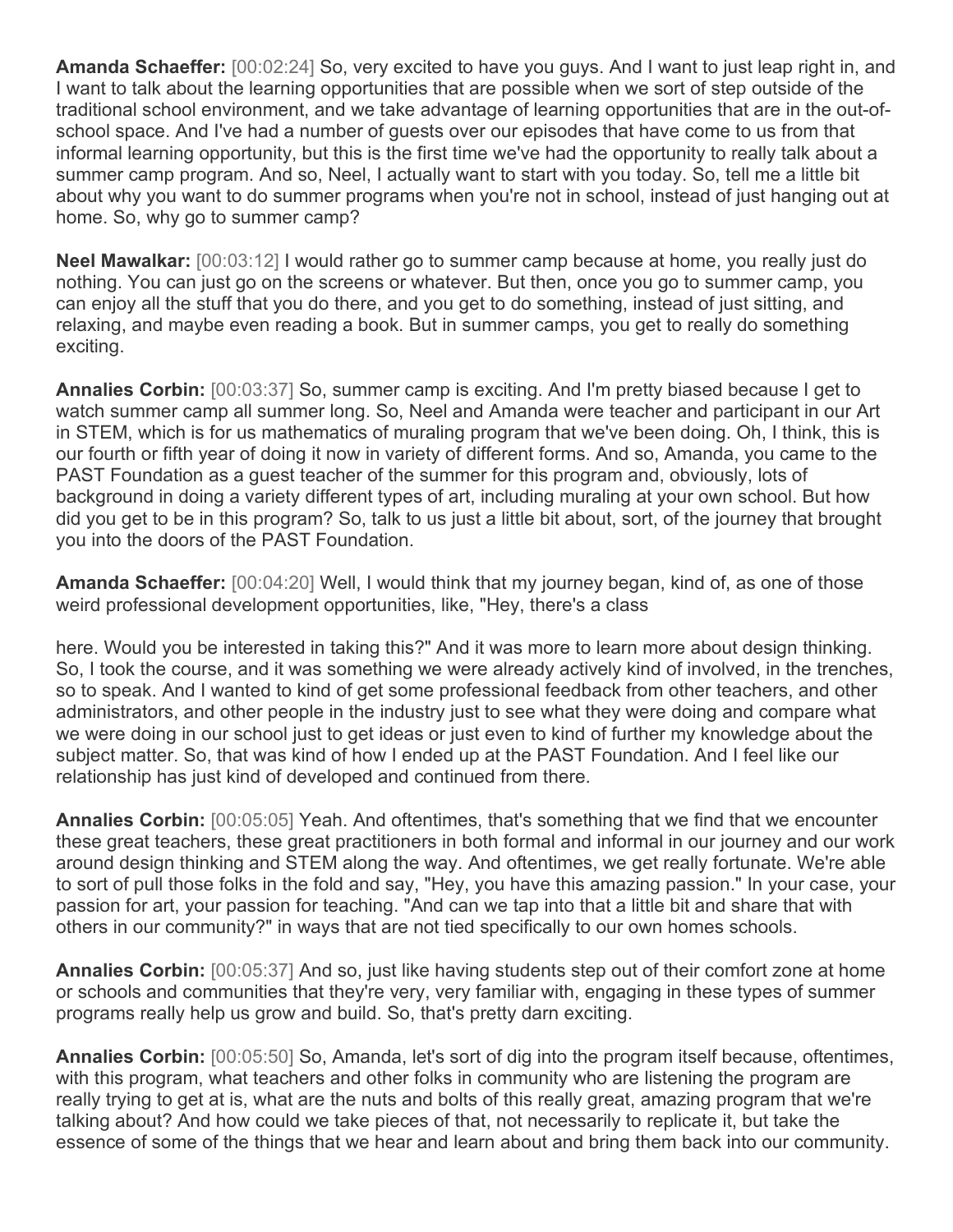**Annalies Corbin:** [00:06:13] So, let's start with the foundational piece of the way you approached the program because you did Art in STEM at the PAST foundation very different than we've ever done it before because you did it with tile and mural. So, talk a little bit about the choice that you made, whether it'd be a big giant wall mural out of paint, versus one out of tiles, versus one out of something else.

**Amanda Schaeffer:** [00:06:34] Well, I would say, for me, usually, the journey begins with materials. What do I have on hand? What am I interested in kind of working with? And the idea muraling, especially the mosaic mural, one of my favorite things about it is all the materials are recycled materials that would, otherwise, be heading for the landfill. So, I love this idea of giving old things new purpose and doing so in a beautiful way that brings people together.

**Amanda Schaeffer:** [00:07:00] So, that was kind of the starting point of the idea for the class. But I think the other connected piece for me, like the way that my thought process kind of went with it was thinking about, "Okay, how can I connect these thinking processes together of using technology, of using design thinking, of using those ways of approaching a problem?" that I think are really what kind of unify art and science together. I mean, it's the same process.

## **Annalies Corbin:** [00:07:28] Right.

**Amanda Schaeffer:** [00:07:28] So, I really wanted to kind of approach it from that standpoint. And I think that mosaic murals are wonderful because there is a mathematical approach to it, and there is quite a bit of that technology piece that, I don't know if you remember, Neel, but we brought in my iPad, and we were able to kind of tweak and to almost plan things out before we did them. We looked at what it could look like. And I think that that additional piece in the process is really nice. It's really wonderful to be able to use technology in that way. So, that was kind of where we started it in kind of part of the journey.

**Annalies Corbin:** [00:08:01] So, Neel, when Ms. Amanda, the first day that you met her, and you met all the kids that were in the program, and you guys started talking about this idea of creating a mural, right. So, what's the first thing that you're thinking about? I mean, as you hear Ms. Amanda talking about all this stuff you're going to do, what's going on in your head in that moment?

**Neel Mawalkar:** [00:08:21] I really thought about, "Wow! Can we really do this?" I was like overwhelmed. I didn't think that we could do this.

**Annalies Corbin:** [00:08:31] Such confidence. **Neel Mawalkar:** [00:08:33] Yeah, yeah.

**Amanda Schaeffer:** [00:08:33] But very quickly -- because I was watching, right. So, very quickly, all of you guys just kind of rolled up your sleeves, tucked your head down, and dug in. So, as you started the process -- so, let's talk a little bit about the process of how you, together, came up with what the design of the mural was going to be. How did you guys decide?

**Neel Mawalkar:** [00:08:59] We started out with drawing a few ideas on a piece of paper. But then, after, we thought that instead of just doing one, we could connect two of them to create one big piece of a mural. And we came up with flowers and, also, a landscape of a city.

**Annalies Corbin:** [00:09:22] Of our city, of Columbus. **Neel Mawalkar:** [00:09:23] Yeah.

**Annalies Corbin:** [00:09:23] So, you were creating a mural that was representing an aspect of-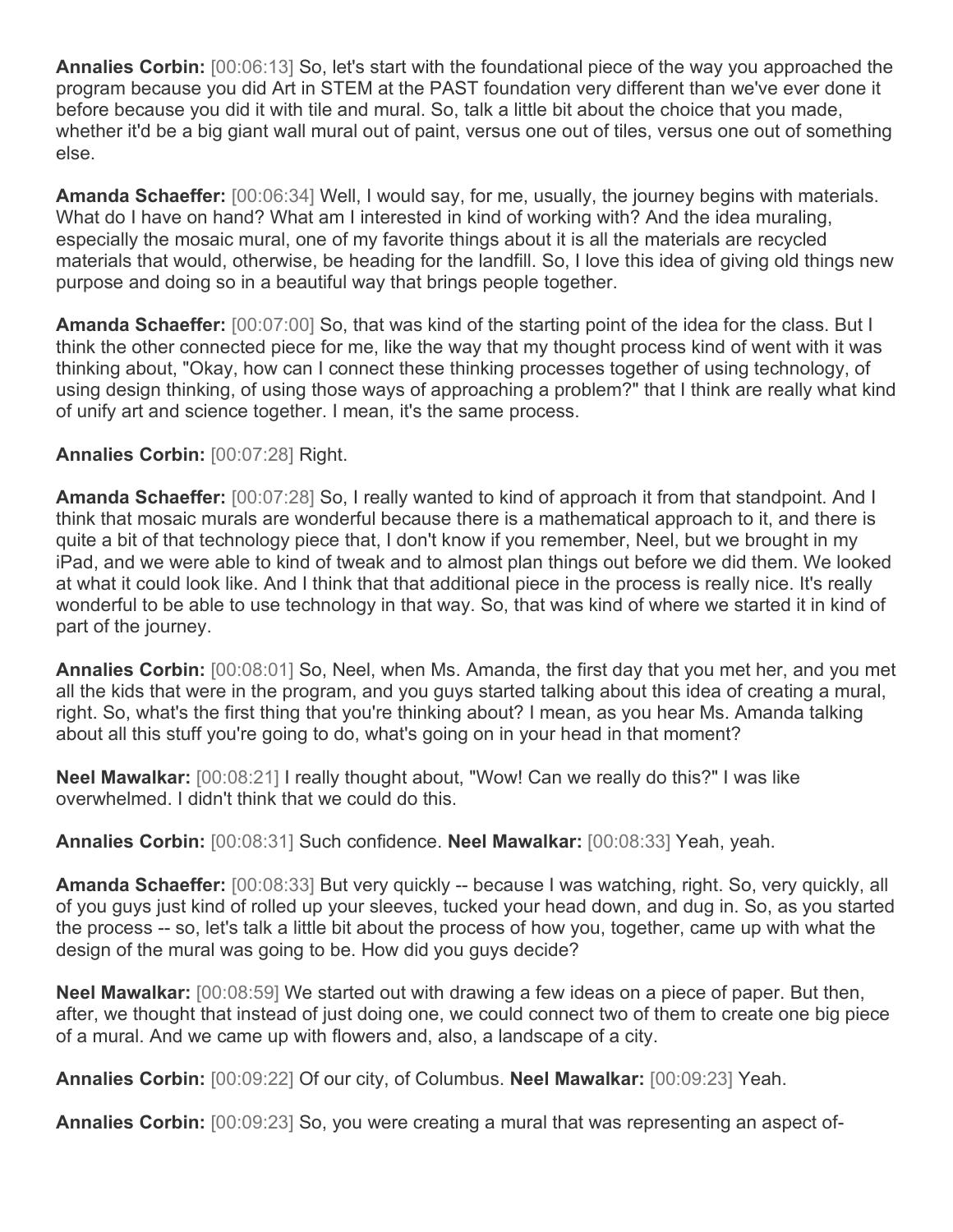**Neel Mawalkar:** [00:09:27] Community.

**Annalies Corbin:** [00:09:28] Community, as in how you define community. How did you guys define it?

**Neel Mawalkar:** [00:09:34] I defined it as community isn't just people. They're people that care and love each other in all kinds of different ways.

**Annalies Corbin:** [00:09:44] Well, that's pretty profound. If we could get the rest of the world to get on board with that, we would be in great shape. I love the idea of that. So, Amanda, how do you help the kids? That early design process - white, big, giant, white, empty space is tough. It's hard for seasoned adults. How do you work that space with kids and get them to the point where they have the opportunity to, now, tweak a designed, to pull your iPads out? We're going to circle back around on that in just a minute. But how do you get them to not be afraid of the giant unknown?

**Amanda Schaeffer:** [00:10:18] Well, I think it's starting with empathy, right. We we really kind of started with why, the why. Why are we making this? And what are we really trying to say? And that's one of my favorite things about education and programs such as this is that kids have an opportunity to really speak their story and speak their voice. And this is a great, positive productive way for kids to have a voice.

**Amanda Schaeffer:** [00:10:40] So, we kind of started with the empathy piece of what does community really mean. And we began to dive in and kind of look at that. And the brain storming process, I think, is one of my favorites, but it is also one of the scariest. I think it's not about -- I think, sometimes, the hardest part of brainstorming is challenging your own assumptions of saying, "Okay, I'm thinking this, but is that true? And is that stopping me from seeing the whole picture or the bigger picture?"

**Amanda Schaeffer:** [00:11:05] So, we try to do -- I try to do multiple approaches where it's really quick sketches or really quick prototypes, so that they're not so emotionally invested to be able to change the idea. I think that flexibility in thinking is really key, especially in the early stages of planning. So, I don't know if you remember, Neel, but we went through, at least, five or six different stages of different brainstorming activities.

**Amanda Schaeffer:** [00:11:28] So, one, which is kind defining community. One part was starting with your own personal drawing because I really like kids to have that time to reflect themselves before they begin to collaborate as a group, so that all voices are heard. And then, we began to put them up and talk about what these sketches are, and what's present, and what's not present. And then, we began to kind of pull those ideas together. And then, we voted as a team to say, "Okay, we really like this idea, we like this idea, we like these aspects of these drawings. How can we pull all these together?" until we came up with the final design that we all voted. And even that final design went through multiple stages of revision before we, finally, got to the final image that we used on the mural.

**Annalies Corbin:** [00:12:10] Right. And so, Neel, when you did your individual drawing as you guys got started, so tell me what was your drawing about. Before you got to the group stuff, do you remember what was on your drawing?

**Neel Mawalkar:** [00:12:22] Yes, I do. I remember that it was a big flower, and it had a bunch of words just like community. So, it was like kind, putting someone else in your shoes. They had a bunch of things connecting to community.

**Annalies Corbin:** [00:12:35] Okay. And so, then, as you -- and there are, just for our listeners -- and we will have some photos in the resources on the web page with the program, including some photos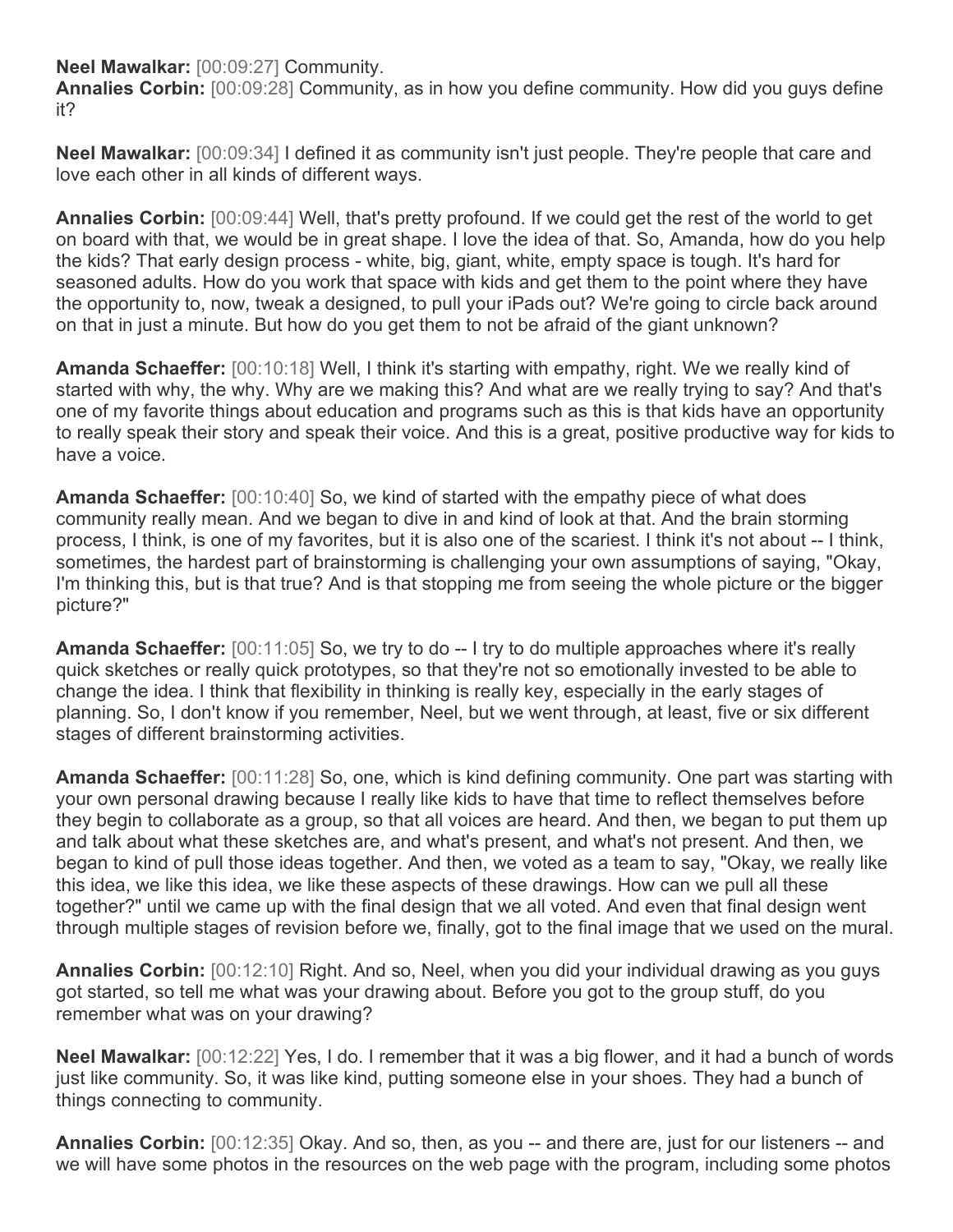of the final version. So, you will see that the flowers that Neel is talking about and the words, they actually make it into the final mural. So, that's pretty darn cool.

**Annalies Corbin:** [00:13:00] So, as you guys were working on that then, and you started to tweak, and make decisions, tell me a little bit about the conversation that you and the other kids had as it related to, "We're going to choose the flower. We're going to choose this word. We're going to choose this piece." And how did you make the decision to let some pieces kind of go?

**Annalies Corbin:** [00:13:19] Because, at the end of the day, when we're in invested, whether it'd be in art, or in engineering, our research as an engineer, or a biologist, or whatever, right, we get really invested in the thing that we did. And, sometimes, it's hard to let those things go to be part of a bigger collective. So, tell me what that felt like for you and the rest of the kiddos as you guys are making decisions around what to include and what not to include.

**Neel Mawalkar:** [00:13:46] I felt kind of like, "Oh, why are we getting rid of this?" at the start. But once we actually got rid of it, and we actually started to make it, it started to make more sense.

**Annalies Corbin:** [00:13:56] What kind of pieces did you leave out? **Neel Mawalkar:** [00:13:59] We leaved out pieces that we know that we couldn't have

done because it didn't fit, or it didn't look good, or-**Annalies Corbin:** [00:14:06] Or it was going to be hard. **Neel Mawalkar:** [00:14:07] Yeah. **Annalies Corbin:** [00:14:07] Yeah, because you only had a week. **Neel Mawalkar:** [00:14:09] Yes.

**Annalies Corbin:** [00:14:10] Which is amazing how far you guys got in a week. Just truly amazing. So, Neel, before we move on, so we also heard Amanda talking about bringing in an iPad, and having you guys really sort of interface with the technology and the physicality of the art in the mural, the mosaic that you're working on. So, how did you guys use that piece of technology to help you get to the final form before you actually got the tiles? So, what did you do with that?

**Neel Mawalkar:** [00:14:40] Oh, we thought about what we could do and what we couldn't do. We looked at it and thought of what we could do and how we can make this. And we thought of even some better ideas sometimes.

**Annalies Corbin:** [00:14:55] Okay. So, Amanda how did you integrate the technology? Because lots of times, teachers struggle with that. It's something that I hear all the time, which is the reason I'm asking the question. So, how did you help the kids utilize the technology to get to a final product in this case that was not technology-based?

**Amanda Schaeffer:** [00:15:10] Right. And I feel so fortunate that with Hilliard City Schools, every kid has their own iPad. So, it is a one-to-one school district. And it's interesting because technology isn't so much the centerpiece. It's just another tool that we use. We don't really consider it this whole extra thing. So, I wasn't -- I mean, for me, it just felt very natural.

**Amanda Schaeffer:** [00:15:30] So, a lot of times, I'll take pictures of wherever we are, and then you can go in and draw on the iPad while the kids are watching like, "Oh, here's some modifications we could make. What do you think about this? or "What if we did this and this, so we could splice the two things together?" And you could see in a visual way the, sort of, abstract concept. And I think it helps kids have more of a concrete understanding of what they're doing and where we're going. So, we try to use it in that way more for like, I guess, you could say the revision side of things.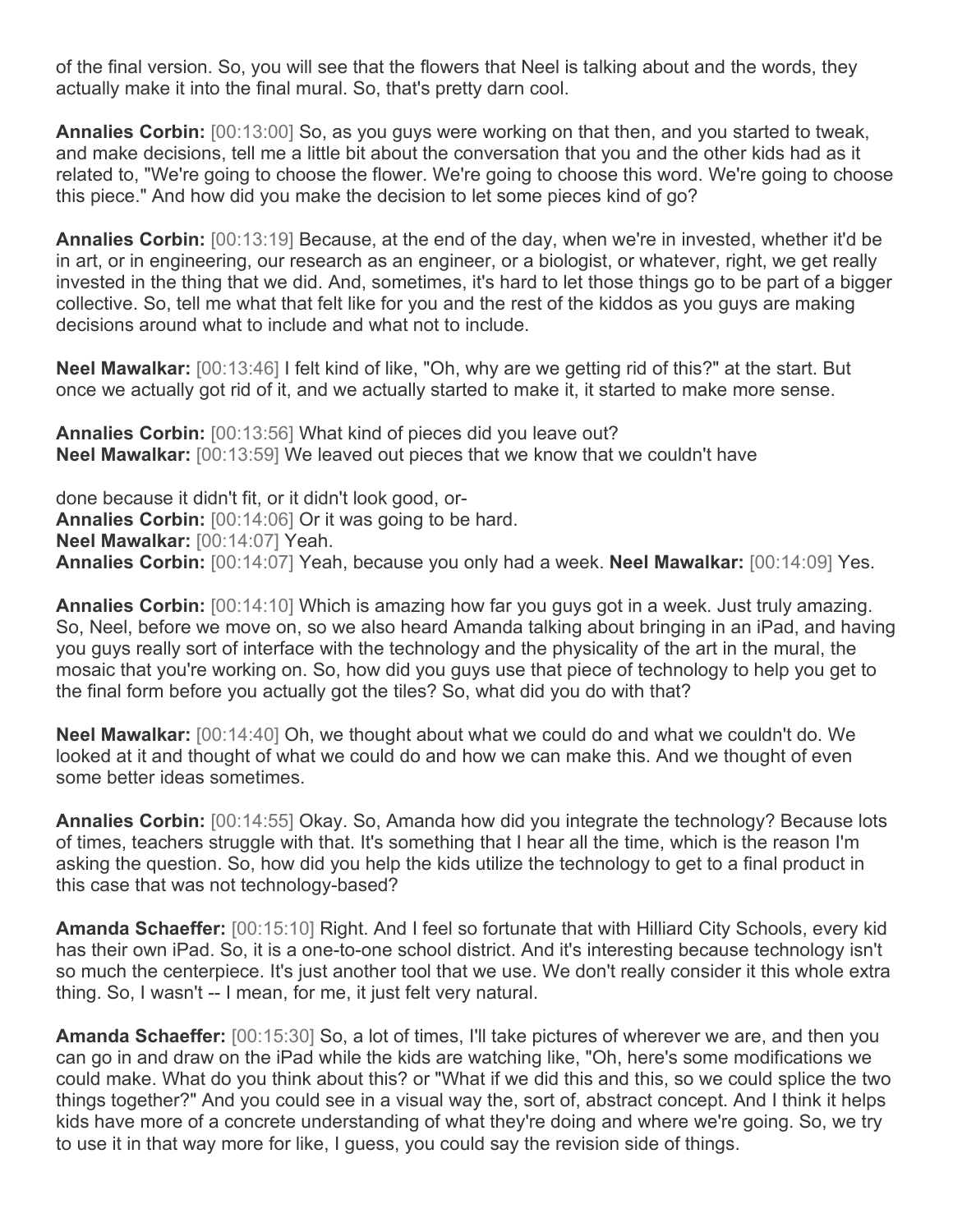**Annalies Corbin:** [00:15:59] Yeah, yeah, yeah. A tool. **Amanda Schaeffer:** [00:16:01] Yeah.

**Annalies Corbin:** [00:16:02] And so, was that helpful to you to be able to utilize that tool that way and sort of see how the revisions began to sort of track out new?

**Neel Mawalkar:** [00:16:10] Oh, yes, very much, yes.

**Annalies Corbin:** [00:16:11] Yeah. And so, is that a process that you would feel comfortable yourself using down the future? Because in UA, you are also pretty enmeshed in technology, and not all communities or not all schools across country around the world have that access and that one-to-one sense. And so, you're very fortunate in that space. But do you think that you could do it yourself.

**Neel Mawalkar:** [00:16:31] I think I could because it's not like we're actually doing it, but we're like thinking about it and and drawing it on whatever we want to. And it's not like we actually are making it.

**Amanda Schaeffer:** [00:16:43] Yeah, yeah. I have this feeling that you could do that too. Yeah. I'm betting on that one. But I would also say, for all the teachers who don't have access to technology like that that a project of this scope and scale is still possible without the technology piece. I think it's just the willingness to try it.

**Annalies Corbin:** [00:17:01] No, absolutely. And I completely agree with that. It's one of the things that I've always loved actually about this particular program. And at PAST Innovation Lab, for our listeners, we do a ton - truly done - of different STEM programs in any given year. This summer alone, I think we have 41 different STEM camps that we're running. So, it's a lot of stuff across a broad range of perspectives. And one of the things I do love about the Art in STEM, one in particular, is the fact that it's so truly accessible. And teachers, over the years, have done a variety of different ways.

**Annalies Corbin:** [00:17:38] So, let's talk a little bit, then, about sort of the next iterations of the program because as you guys landed on that design, and really digging in, and the other thing that I love that you did with this is you spent a lot of time with the kiddos entrenched inside the design cycle. And as I would pass by a walk through, I would hear you guys frequently talking about the different sort of stages and using that. And so, you feel pretty comfortable in the design cycle, Neel?

**Neel Mawalkar:** [00:18:02] Yes, I do. **Annalies Corbin:** [00:18:04] Yeah. **Neel Mawalkar:** [00:18:04] It works pretty well.

**Annalies Corbin:** [00:18:05] It does. It's amazing, right? It's only been around for a little while. No, it's been around forever, right? And we keep coming back to it. We rename it. We rediscover it, right. But the reality of it is it's been with us for a really long time. So, that's pretty awesome.

**Annalies Corbin:** [00:18:18] So, Amanda, so what happens next with the program and the way that you, then, start to work with the kiddos. I want to talk a little bit about how you integrate the mathematics of the program because that's one of the things that's really important to us is that this program is infused with the mathematics whether the kids get it or not. So, what does that look like last week?

**Amanda Schaeffer:** [00:18:37] Well, I think just even on a very basic, fundamental way, and I think that's kind of the beauty of art and stuff is that you don't realize that that's what it is while you're doing it. It's kind of the Trojan horse of education. I always say that about art. I love it. So, I think just even the idea of using ratios and trying to puzzle things together, shapes, and figuring out spatial relationships, and doing so in a way that is intuitive to where I think it's less about sort of numeric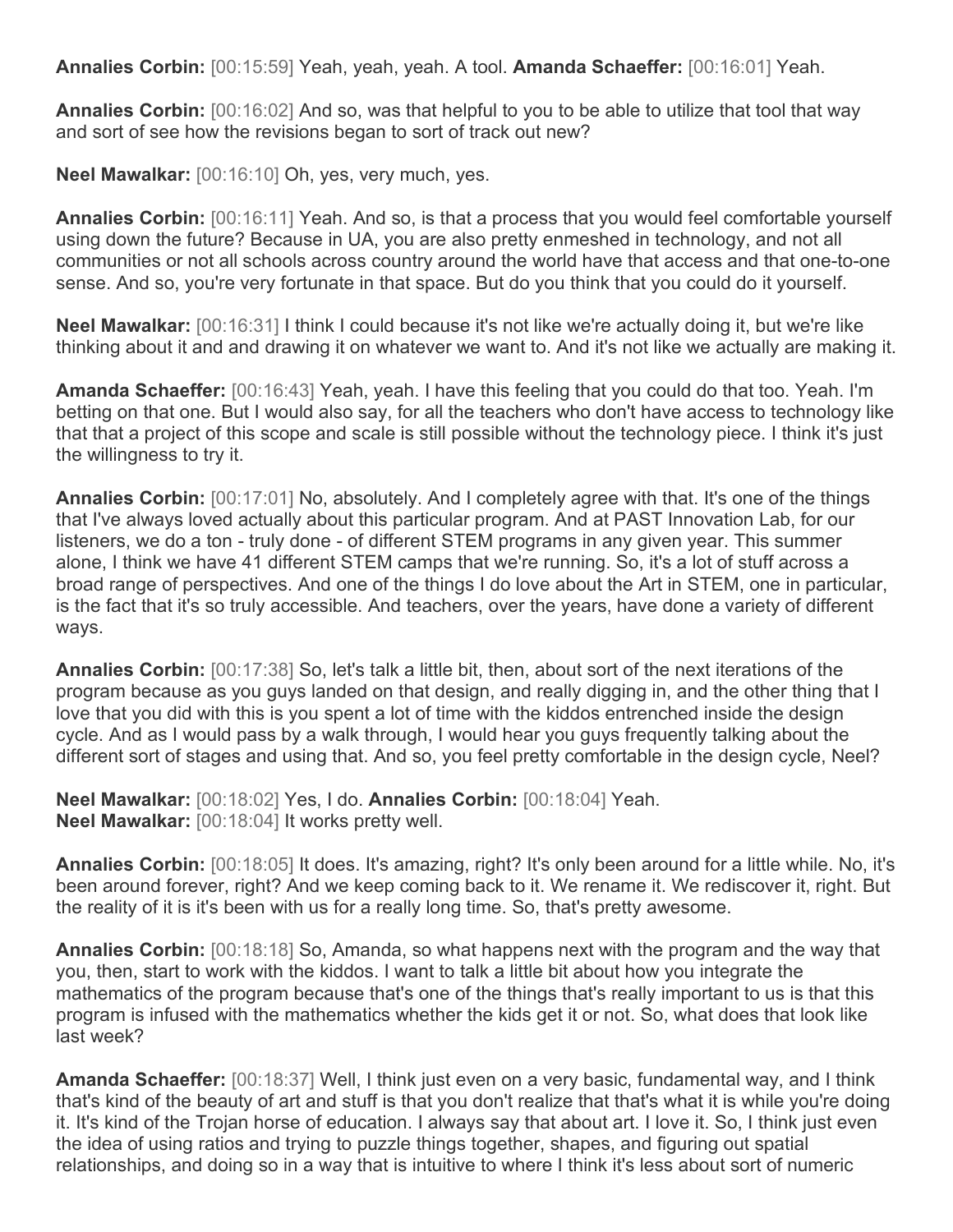values, and more about seeing it happen and come together, and then understanding the mathematics behind it. I think it's a really cool approach to learning math and kind of, I mean, really, the integrative nature of knowledge.

**Annalies Corbin:** [00:19:24] Right, right. So, Neel, did you did you realize you were doing so much math?

**Neel Mawalkar:** [00:19:28] No, I thought that we're just making art. **Annalies Corbin:** [00:19:31] Well, you were using math a lot, weren't you? **Neel Mawalkar:** [00:19:34] Yes. **Annalies Corbin:** [00:19:34] Yeah. **Neel Mawalkar:** [00:19:34] In my brain, I think I was.

**Annalies Corbin:** [00:19:35] Oh, okay. Well, I think your brain was probably right. So, can you tell us a little bit about the places you're certain you were using math in that? Can you give me a couple of examples?

**Neel Mawalkar:** [00:19:45] Well, we used a lot of shapes and geometry to make this big mural. We also used a lot of just thinking in mathematical ways, like how we could do this. Yeah, that's all I know.

**Annalies Corbin:** [00:20:03] Yeah. A few times when I walked by, I sort of saw the things that you guys were doing. One of the things that I saw repeatedly, which I thought was really, really cool, it comes back to that revision piece, but I saw you guys talking about it. And you're talking about math, even though, again, you had no idea, really, that's what you were doing because what I saw you guys doing was tweaking the design a little bit, and then recognizing that it was going to move and shift all the shapes. And there were conversations I saw you guys having about how to do that and how -- the decision making, right? Am I correct? Like when you guys were moving the lining and stuff like that, that was part of the conversation. You guys were having. Yeah?

## **Neel Mawalkar:** [00:20:46] Yes.

**Annalies Corbin:** [00:20:46] So, how did you make those decisions? Was it just because we like this, or was it based on fit, or was it something else?

**Neel Mawalkar:** [00:20:56] It was kind of based on fit because we couldn't really -- it wouldn't look good if it hadn't had -- if we still didn't get rid of it. I think we just all agreed on that, kind of. We didn't really vote, but we already kind of just knew, and just like kind of like felt like we already knew all of that. Yeah.

**Annalies Corbin:** [00:21:18] Yeah. And I think that as you moved through, Amanda, so how did you help the kids sort of struggle through that piece of the process?

**Amanda Schaeffer:** [00:21:26] Well, I think it's back to that intuition, right? **Annalies Corbin:**  [00:21:28] Right.

**Amanda Schaeffer:** [00:21:28] It's very intuitive. When you see something -- and I think this is the same for science and math. I mean, you see something, and you have an idea of what you think is going to work. And then, you begin to see that maybe it's not going to work, and how to tweak that, and go back to the idea, and revise. I think that's a process that, like, a lot of kids are maybe less familiar with.

**Amanda Schaeffer:** [00:21:50] And luckily, I feel that we had a really positive relationship going into building it. And it's like anything. I think it always comes back to the relationships that they trusted me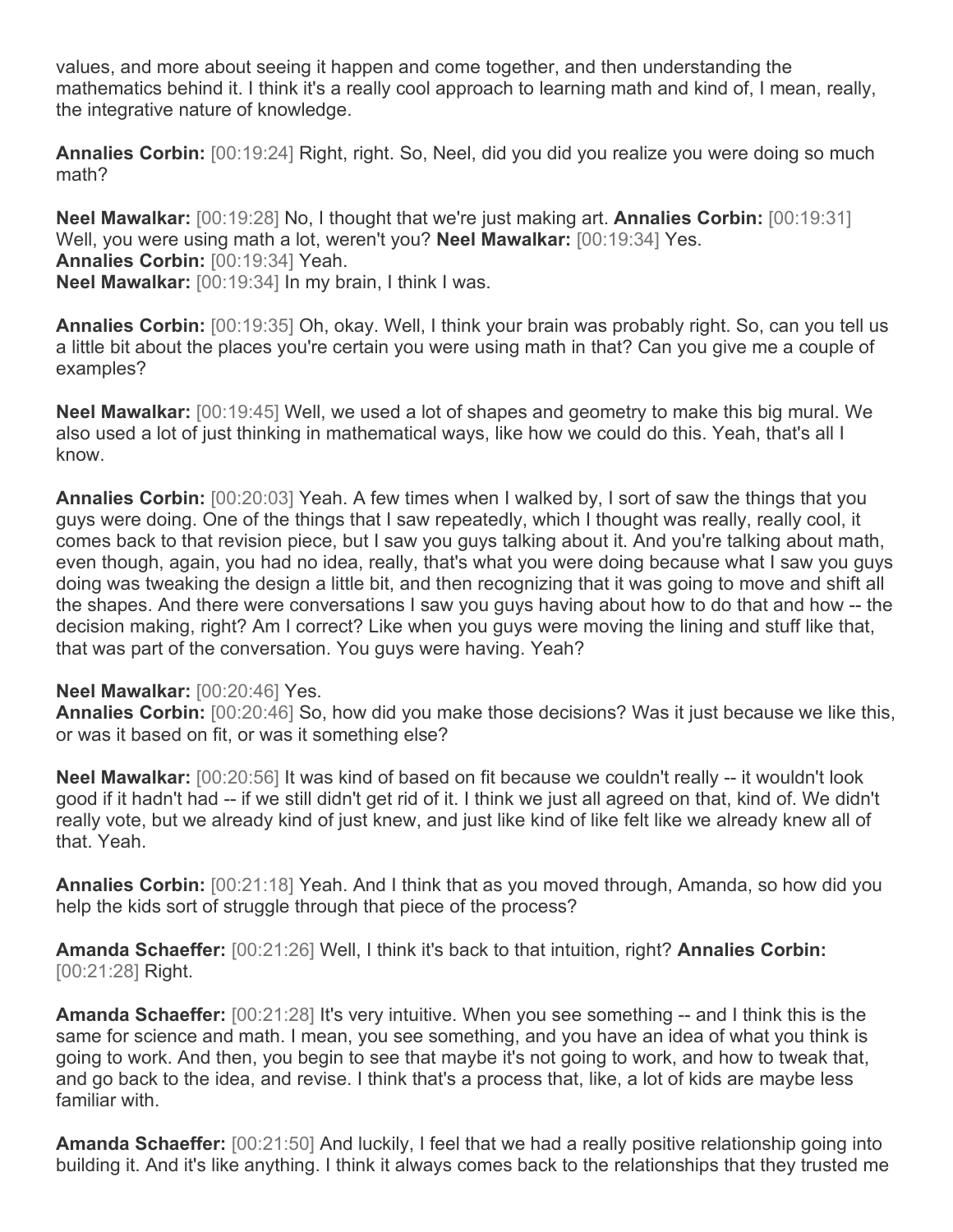to be able to tell them from my experience of working on previous murals like, "This is not going to work," or "This would work better than that. What do you think?"

**Amanda Schaeffer:** [00:22:10] So, it was -- again, I think it was kind of a multiple thing. Like it's that intuition on the kids' part that they could tell too like, "Oh, this particular ideas maybe not as functional as we thought it was going to be," but that they also trusted me to lead them down the journey of creating this thing when I said, "Hey, this is probably not the best idea. What about if we think about this or this? What do you guys think?"

**Annalies Corbin:** [00:22:30] And I also think that one of the things -- and this is a piece that I think is really key, and we see it all the time in informal education. And I know that we are collectively, as a community of practitioners in education, trying to figure out how to take some of the opportunity and experiences that we have in informal and make them part of the everyday, which we see happening in innovation labs, innovation spaces like where you teach in, in Hilliard, in schools like Wickliffe that are project-based. But that's not the case everywhere.

**Annalies Corbin:** [00:23:01] And one of those key components is the fact -- back to -- you used the word comfortable over and over again. And just to be clear for our listeners, the kids, you guys didn't all know each other before you came to camp, right?

**Neel Mawalkar:** [00:23:13] Yeah, no idea.

**Annalies Corbin:** [00:23:13] Did you know another kid that was there at all?

**Neel Mawalkar:** [00:23:17] No, I didn't know anyone.

**Annalies Corbin:** [00:23:17] No. And so, this was a diverse group of kids coming from all kinds of school experiences, and you had to build relationship with them. But part of what I think made the relationship so fast and so powerful was that the kids got that Ms. Amanda loved what she was doing. Yeah? That she's passionate about that.

**Neel Mawalkar:** [00:23:36] Yes, very much.

**Annalies Corbin:** [00:23:37] Yeah. You never doubted that, did you? **Neel Mawalkar:** [00:23:39] Mm-hmm (affirmative).

**Annalies Corbin:** [00:23:40] And that traslates into a pretty remarkable experience. And so, Amanda, talk a little bit about that. Because in art, because you're so deep in the project experience, oftentimes, I think, in many ways, I'll see traditional classroom teachers, a Math teacher, an English teacher who goes, "It's not that way for us because we can't do the kind of stuff." And that's just not the case. So, how do you translate the passion for the thing that you're doing into the teaching?

**Amanda Schaeffer:** [00:24:08] Well, I think kids see that.

**Annalies Corbin:** [00:24:10] Yeah.

**Amanda Schaeffer:** [00:24:11] People see that. People know when you're authentic and when you're not. And if you really feel passionate about something, and you love what you do, I think that transcends so many limitations and borders that we impose upon ourselves. And I would say, again, back to props for art education, one of the beauty is that it is so informal that kids do feel comfortable because they're not so afraid. They're not afraid to try things. They're not afraid to test out an idea. They're not so afraid that they're bound by. And yes, we have grades, and we have rubrics, and we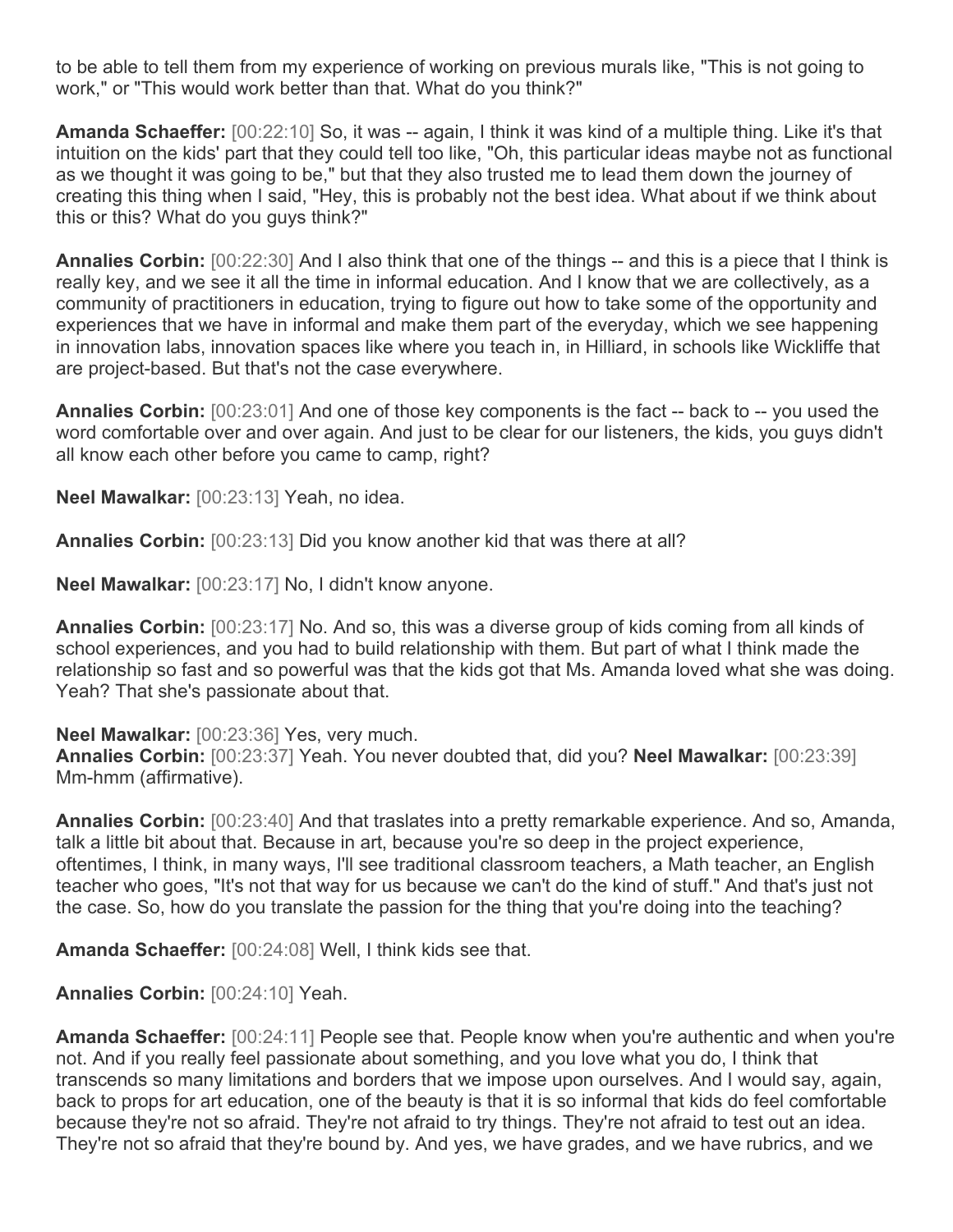have standards. It's the same as all the other content subject areas, but I think it's that informality that allows that true creative and innovative thinking to happen.

**Annalies Corbin:** [00:24:49] And so, as those components then get translated into the other day, every day -- so, Neel, as you go off to middle school, which is a huge journey, by the way, props and congrats for that, so what are the pieces that you're going to take away from this experience that you think that you will be able to use in your everyday.

**Neel Mawalkar:** [00:25:14] I think, I can take away from this as community isn't just a bunch of people. It's people that care, and love, and very much love about each other no matter what.

**Annalies Corbin:** [00:25:26] And what about some of the process pieces in terms of the things that you learned separate from the experience?

**Neel Mawalkar:** [00:25:33] I think that I could use the steps of making this art, and maybe even using it in science or even in some kinds of different ways, all kinds of different ways.

**Annalies Corbin:** [00:25:45] Yeah. So, let's talk about that just a little bit. Let's talk about the intersection between art and science or art and STEM. Lots of times, we We have conversations around it should be STEAM instead of STEM. And I actually keep an entire list. You'll love this, Neel. So, I travel all over the world talking about STEM education. And lots of times, people get so bogged down in the letters that I have seen some crazy ones, right.

**Annalies Corbin:** [00:26:12] And my perspective is always STEM is just the foundational piece. And then, everything else that we put on is the thing that makes it rich and wonderful, right. But STEM by itself is, quite frankly, kind of boring in many ways, right. It's awesome. We need it, but it's all the stuff we stick on it, actually, that makes it fun and robust. So, I mean I've seen stuff like STEM with an H, so that we can add health, STEAM, so we can add art. I've seen STEM squared, STEM cube, you

name it. I mean, crazy, crazy ones. SQL, that was one of my favorites because somebody told me we need to add quantum physics into the baseline. And I thought, Well, yeah, that would be really cool." But let's not do that. Let's just stick with what we got and add to it. So, tell me a little bit about, Neel, your passion for science. So, what kind of science do you like?

**Neel Mawalkar:** [00:27:04] I love chemistry. **Annalies Corbin:** [00:27:06] No way. Chemistry? **Neel Mawalkar:** [00:27:06] Yes. **Annalies Corbin:** [00:27:08] Why do you like chemistry?

**Neel Mawalkar:** [00:27:10] Because it's so interesting to see all the little things about it like the periodic table. I love that because it has so many different elements, and I love it.

**Annalies Corbin:** [00:27:19] It's kind of a piece of art too, isn't it? **Neel Mawalkar:** [00:27:20] Yeah.

**Annalies Corbin:** [00:27:21] Yeah. It's cool to look at. So, do you know how many times you bump up against chemistry last week in your Art in STEM class? Would you be surprised to hear that you rubbed elbows quite frequently with chemistry?

## **Neel Mawalkar:** [00:27:35] I would be.

**Annalies Corbin:** [00:27:36] You would. So, Ms. Amanda, can you share with you a little bit about the places where chemistry came to play?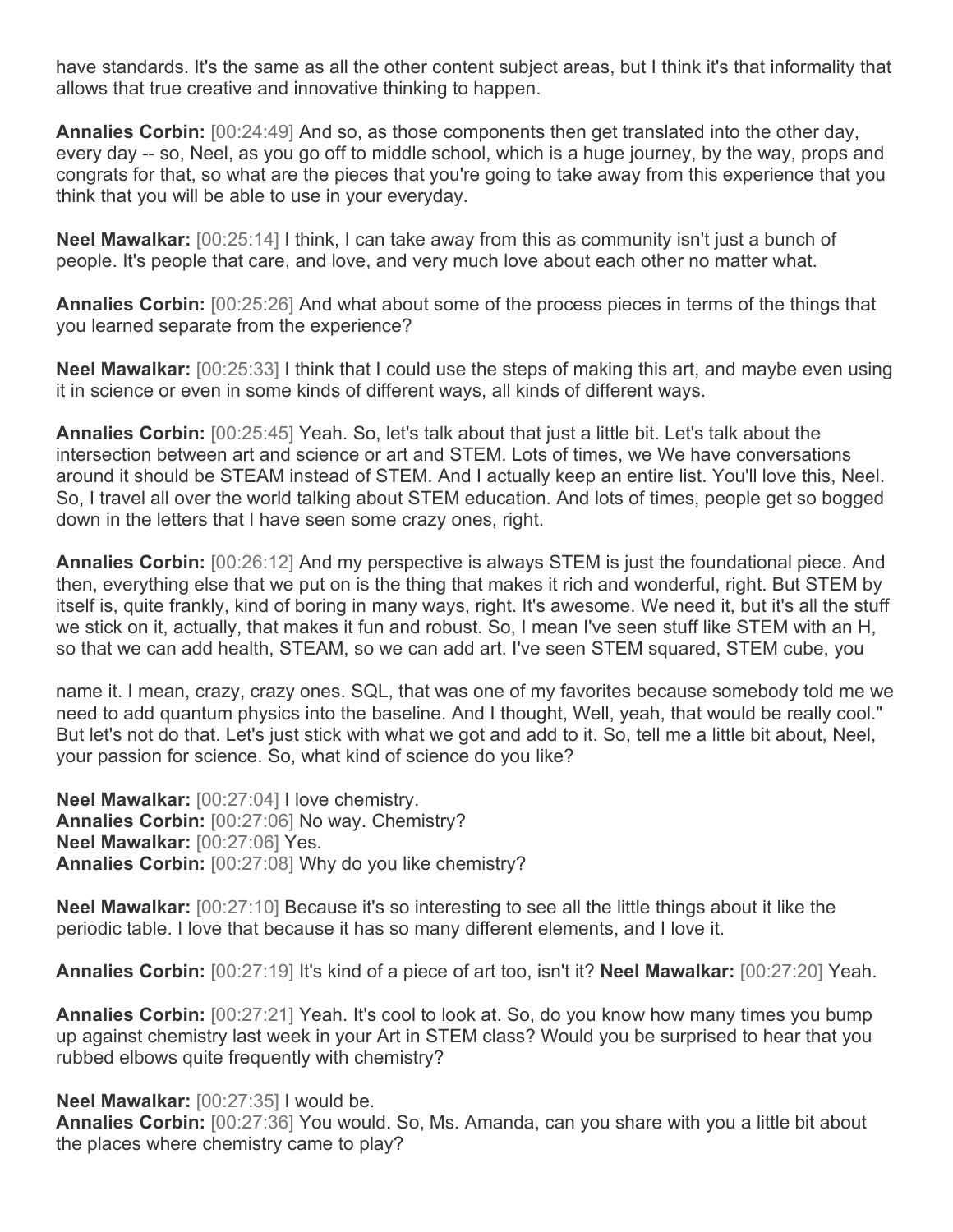**Amanda Schaeffer:** [00:27:42] Oh, well, chemistry is such a fundamental part of art making just from the piece that we've used to glue down the pieces, to the mixture of the grout that I put together, to, is the glass going to hold up in an environment like rain or sun, or what do the elements do to these particular pieces of material? Like how do those things affect it? So, you have to have a base of understanding of chemistry to really kind of know how materials are going to work.

**Annalies Corbin:** [00:28:12] So, that's pretty darn awesome, right, that art is in everything. Come back all full circle to that.

**Amanda Schaeffer:** [00:28:17] It is.

**Annalies Corbin:** [00:28:18] So, pretty cool. So, I want us to spend a little bit of time before we finish up today talking about how to make modifications to a program like this, to make it your own in your own community. So, Amanda, I want to start with you. So, you've been involved in lots of different community art projects, as I understand it, over a variety of different years and different types of arts inside the school. And so, for teachers or community folks who are saying, "Hey, we would like to take on a project like this," because it's very, very doable. I want to make sure that everybody understands that what we're talking about in the program that you guys did, it is infinitely doable. Without a lot of resources, without a tremendous amount of external inputs, you could do this. So, as you make modifications, and folks are thinking about this, what are some of the things that you think they should think about?

**Amanda Schaeffer:** [00:29:09] I would urge everybody to start with the kids. Yeah, start with the kids. Let them begin to develop the idea. That's really where I try to start. Again, I'll have an idea of what materials I want to use and how I want to use them, but, really, the idea and the concept, I always really like the kids to have the voice and what direction that goes. So, I always kind of pitch that idea to them, like "What do you guys think?" And so, I would encourage everybody to start there, to start with what do the people, and the clients, or the kids, or whatever it is that you're doing, what do they want to do? What is their voice? What is their story that needs to be heard? And just tapping into that, whatever the project is, whatever the medium is.

**Annalies Corbin:** [00:29:50] Right. So, Neel, do you think that if a Ms. Amanda had said, "Hey, instead of doing a mosaic, we're going to do a sculpture," do you think that it would have worked in a similar fashion? Could you have done a sculpture?

**Neel Mawalkar:** [00:30:04] I think so because she's such a great teacher in art. **Amanda Schaeffer:**  [00:30:08] Thanks, Neel.

**Neel Mawalkar:** [00:30:08] And we put our hearts into our work. So, I think it would have worked out pretty well.

**Annalies Corbin:** [00:30:16] Yeah. ,Yeah I think so too, actually. So, maybe we'll try that next time. So, Neel, when if you think about a teacher in another community saying, "Hey. that's a pretty cool program," what couple of things do you think somebody should know as they're getting ready to design a program for kids of their own.

**Neel Mawalkar:** [00:30:37] Again, I think that they should put their hearts into their work because if they don't, then it's not going to look so good.

**Annalies Corbin:** [00:30:43] Yeah.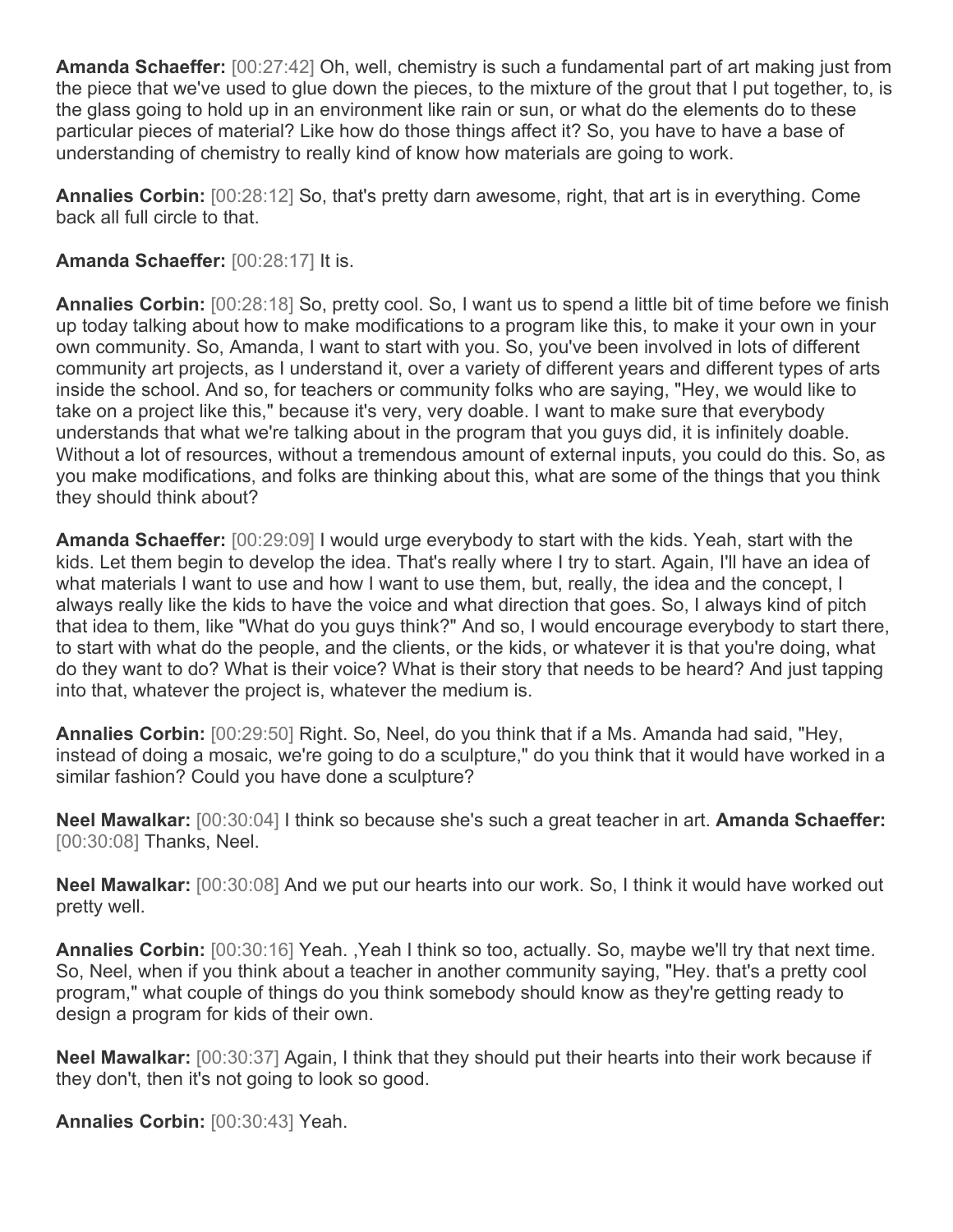**Neel Mawalkar:** [00:30:44] And you got to put yourself into your work. You also got to -- maybe, even if it's -- maybe if there's something that's trash, it could be another man's treasure.

**Annalies Corbin:** [00:30:55] That's true. I love that. Trash could be another man's treasure. That's pretty good. So, do you think, Neel, that if you were to do this program again, what are a couple of things that you might think about doing differently?

**Neel Mawalkar:** [00:31:09] Maybe it could have been a whole different idea. Maybe it could be not community. Maybe it could be something else about. It could also be maybe -- but, yeah, I think it could way different than this right now.

**Annalies Corbin:** [00:31:25] So, a different topic.

**Neel Mawalkar:** [00:31:26] Yes.

**Annalies Corbin:** [00:31:27] Different materials.

**Neel Mawalkar:** [00:31:28] Mm-hmm (affirmative).

**Annalies Corbin:** [00:31:29] Do you think the location matters? Can you do this anywhere?

**Neel Mawalkar:** [00:31:31] I think so. Maybe not anywhere, but, I think, in a lot of places because it's kind of just like a community art. And I think a lot of places could have this kind of art.

**Annalies Corbin:** [00:31:42] Yeah, I think so too. So, Amanda, I always like to end the program was sort of the last lob. And I hear, oftentimes, from teachers that all the reasons why they can't do something. And sometimes, those are pretty legitimate reasons, but I think that we can always design around a lot of constraints. So, is there anything that you can think of that would prohibit somebody from taking on this type of program or project inside of their community, or should they just run with it?

**Amanda Schaeffer:** [00:32:11] Well, I think the thing that holds a lot of people back - and this is students, and adults, and teachers, and admin - is the fear of failure. And there's going to be times you're going to fail, and it's going to look like a hot mess. There are multiple times that I was like, "Oh." But you have to have courage and know that, eventually, it's going to work itself out. And just, yeah. And if you do fail, that that's part of the process. That's part of the learning process. That's part of the growing process.

**Annalies Corbin:** [00:32:39] Absolutely. And so, Neel, as as you think about that courage that Ms. Amanda is talking about here, I went back in that warehouse where these kiddos were doing that work, and I saw a lot of failure on the floor. I saw paste on the floor. I saw broken pieces the glasses on the floor. You kind of seemed a bit fearless. I never once heard or saw anybody that was like, "Oh my gosh, that didn't work. We can't do this."

**Neel Mawalkar:** [00:33:07] Yeah.

**Annalies Corbin:** [00:33:09] I mean, do you think that was just because you were so in the moment, and you were able to pull together, and just keep at it, or because you learn something from every time a piece ended up on the floor?